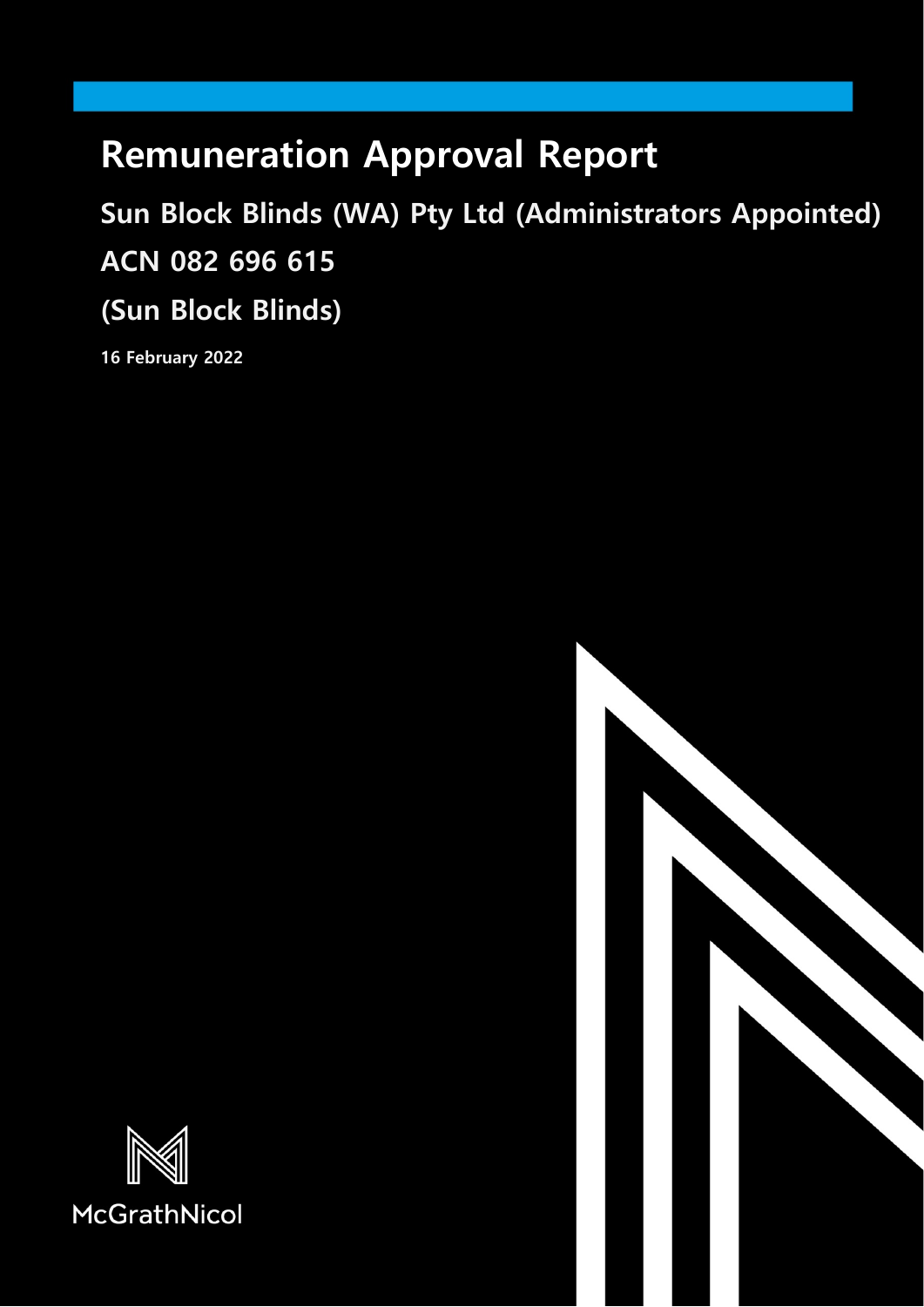This remuneration approval report provides you with information to assist you to make an informed decision regarding the approval of our proposed remuneration for undertaking the administration of Sun Block Blinds.

The report has the following information: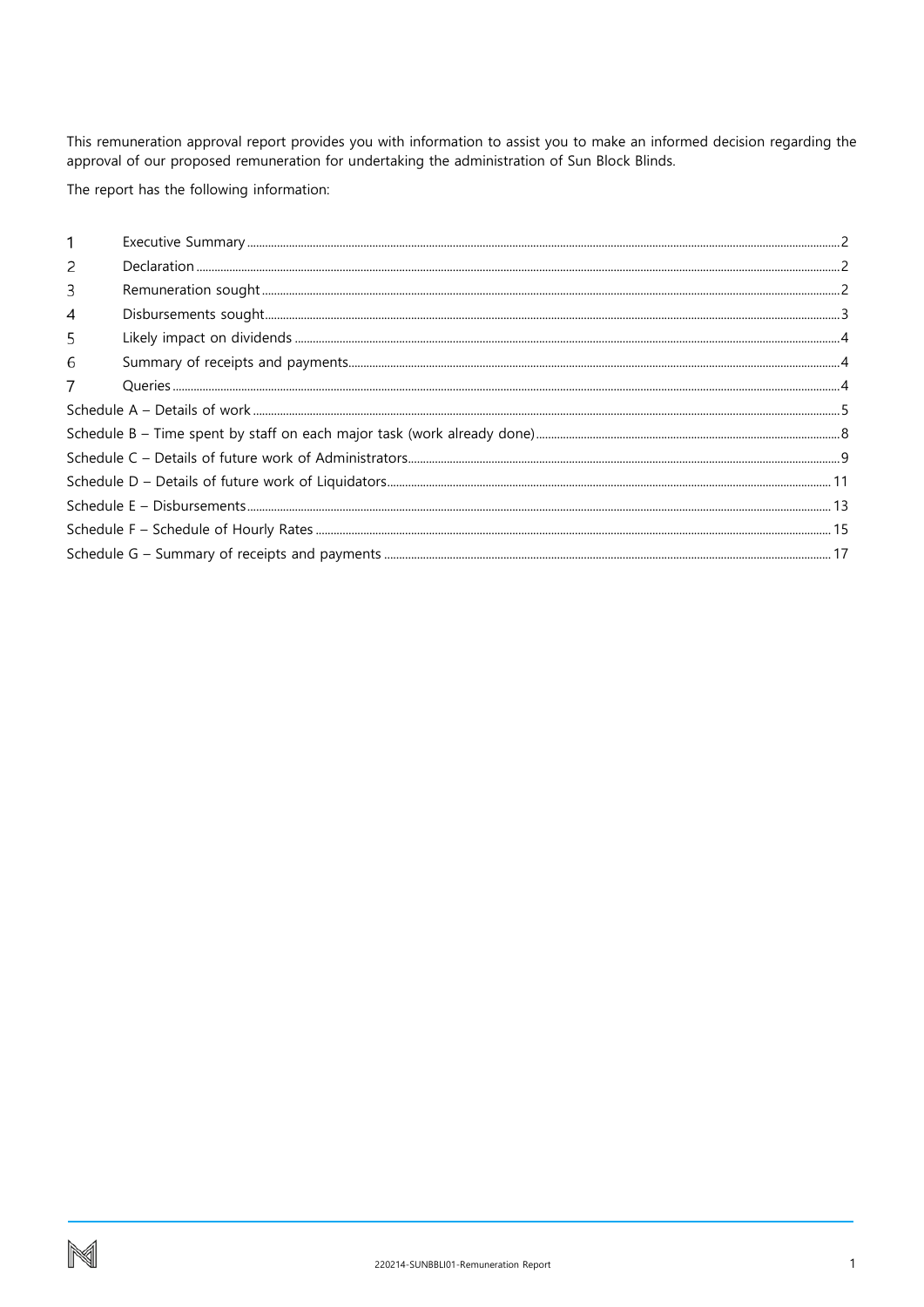#### <span id="page-2-0"></span>1 **Executive Summary**

We are asking creditors to approve the following remuneration and disbursements:

| <b>Current approvals</b>                              | <b>Remuneration</b><br>(ex GST) | <b>Disbursements</b><br>(ex GST) |
|-------------------------------------------------------|---------------------------------|----------------------------------|
| Retrospective remuneration (Voluntary Administration) | \$67,977                        | n/a                              |
| Prospective remuneration (Voluntary Administration)   | \$10,000                        | n/a                              |
| If a DOCA is accepted                                 | n/a                             | n/a                              |
| If company is liquidated                              | \$40,000                        | \$1,000                          |

Details of remuneration and disbursements can be found in sections 3 and 4 of this report.

Creditors will be asked to approve our remuneration at the second meeting of creditors of Sun Block Blinds on 23 February 2022.

We estimate that the total cost of this administration will be \$77,977 (excluding disbursements and GST). This has increased from our Initial Remuneration Notice dated 21 January 2022 because of the following reasons, which we were unable to determine the early stages of the administration:

- − extent of work required reviewing and assessing related parties' subrogated secured claim against Sun Block Blinds, and the need to communicate separately with relevant individuals;
- − extent of work required to deal with the books and records of Sun Block Blinds and to consolidate financial information from the two business divisions in accordance with prior year practices; and
- − extent of work required to deal with quantum of employee and other stakeholder queries.

In preparing this report, we do not anticipate that we will have to ask creditors to approve any further remuneration. However, should the matter not proceed as expected, we will advise creditors and we may seek approval for further remuneration.

#### <span id="page-2-1"></span>2 **Declaration**

We have undertaken an assessment of this remuneration and disbursements claim in accordance with the law and applicable professional standards. We are satisfied that the remuneration and disbursements claimed is necessary and proper.

We have reviewed the work in progress report for the administration to ensure that remuneration is only being claimed for necessary and proper work performed and have made adjustments in the amount of \$1,864 for nonchargeable time.

#### <span id="page-2-2"></span>3 **Remuneration sought**

The remuneration we are asking creditors to approve is as follows:

| <b>Remuneration for</b>        | <b>Period</b>                              | <b>Amount</b><br>(ex GST) | Rates to apply                                                                           | When it will be drawn                     |
|--------------------------------|--------------------------------------------|---------------------------|------------------------------------------------------------------------------------------|-------------------------------------------|
| Work I have already<br>done    | 18 January<br>2022 to 11<br>February 2022  | \$67,977                  | Provided in my Initial<br>Remuneration Notice sent<br>to creditors on 20 January<br>2022 | Immediately, when funds<br>are available. |
| Future work to<br>meeting date | 12 February<br>2022 to 23<br>February 2022 | \$10,000                  | Refer to Schedule C                                                                      | Immediately, when funds<br>are available. |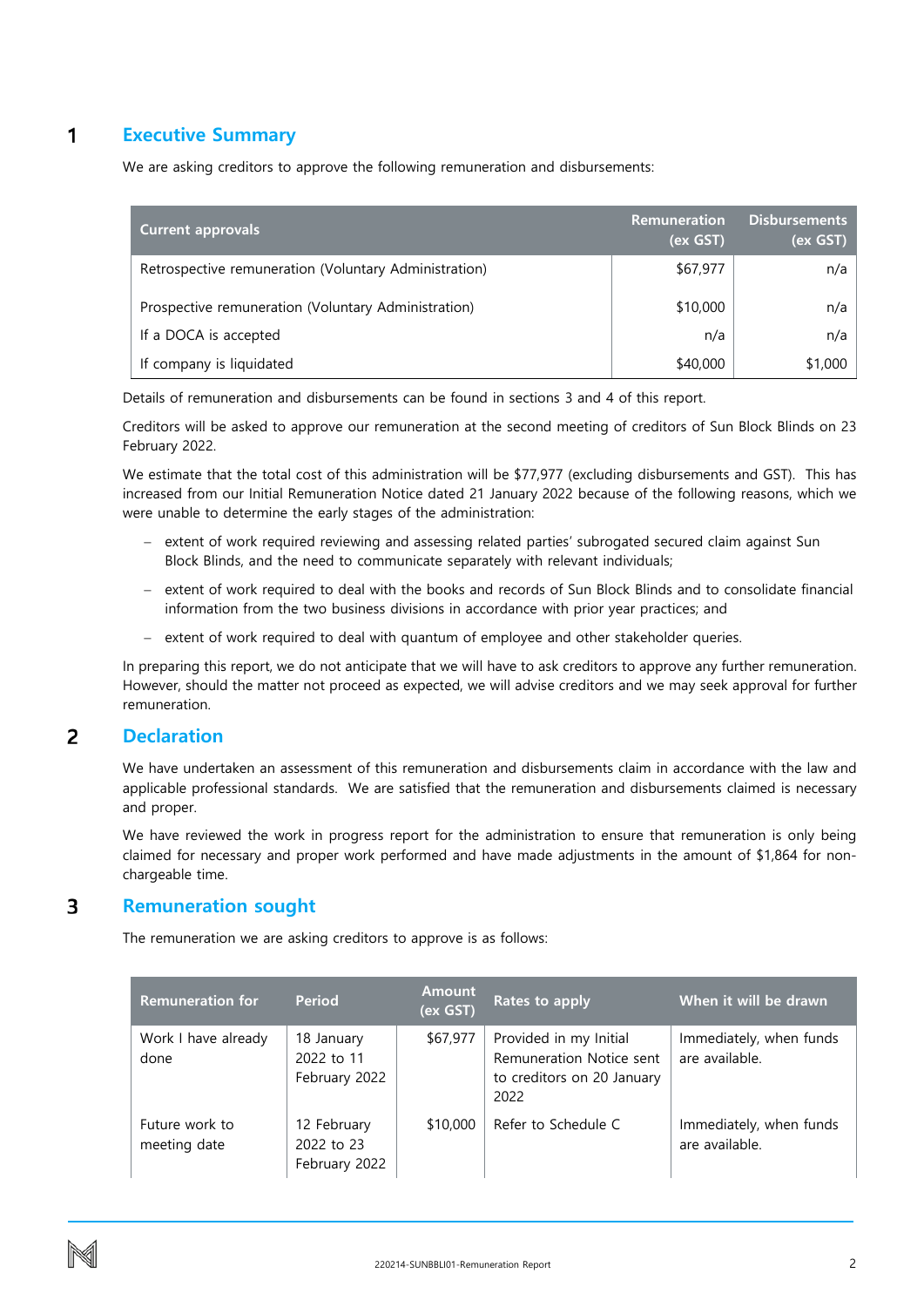| <b>Remuneration for</b>                         | <b>Period</b>                                             | <b>Amount</b><br>(ex GST) | Rates to apply      | When it will be drawn                 |
|-------------------------------------------------|-----------------------------------------------------------|---------------------------|---------------------|---------------------------------------|
| <b>Voluntary</b><br><b>Administration total</b> |                                                           | \$77,977                  |                     |                                       |
| Future work -<br>Liquidation                    | 24 February<br>$2022 -$<br>finalisation of<br>liquidation | \$40,000                  | Refer to Schedule D | Monthly, when funds are<br>available. |
| <b>Liquidation total</b>                        |                                                           | \$40,000                  |                     |                                       |

Details of the work already done are included at Schedule A.

Schedule B includes a breakdown of time spent by the appointees and staff members on each major task for work we have already done.

Details of future work to completion of the Administration are included at Schedule C.

Details of future work to completion of the Liquidation are included at Schedule D.

Actual resolutions to be put to the meeting are detailed below for your information. These resolutions also appear in the proxy form for the meeting provided to you.

### **Work I have already done**: from 18 January 2022 to 11 February 2022

"That the remuneration of the Administrators for the period 18 January 2022 to 11 February 2022, calculated at hourly rates as detailed in the Initial Remuneration Notice dated 21 January 2022 is determined in the sum of \$67,977, exclusive of GST."

**Administrators' future work**: from 12 February 2022 to the Second Meeting of Creditors, being 23 February 2022

"That the future remuneration of the Administrators from 12 February 2022 to 23 February 2022 is determined at a sum equal to the cost of time spent by the Administrators and their partners and staff, calculated at the hourly rates as detailed in the Initial Remuneration Notice dated 21 January 2022, up to a capped amount of \$10,000, exclusive of GST."

**Liquidators future work**: from 24 February 2022 to completion of the liquidation

"That the future remuneration of the Liquidators from 24 February 2022 to completion of the liquidation is determined at a sum equal to the cost of the time spent by their Administrators and their partners and staff, calculated at the hourly rates as detailed in the Initial Remuneration Notice dated 21 January 2022, up to a capped amount of \$40,000, exclusive of GST."

#### <span id="page-3-0"></span>4 **Disbursements sought**

We are not required to seek creditor approval for costs paid to third parties, or where we are recovering a cost incurred on behalf of the administration, but we must provide details to creditors. Details of these amounts are included in Schedule E**.**

We are required to obtain creditors' consent for the payment of a disbursement where we, or a related entity of ourselves, may directly, or indirectly, obtain a profit. Since our appointment to 11 February 2022, neither we, nor a related entity of ourselves have incurred any disbursements where a profit or advantage may be obtained.

However, we would like to obtain Creditors' approval for future disbursements where we may directly, or indirectly, obtain a profit, totalling \$1,000.

Actual resolutions to be put to the meeting are detailed below. These resolutions also appear in the proxy form for the meeting provided to you.

### **Future disbursements of Liquidators**: from 24 February 2022 to completion

"That the future internal disbursements (that may have an element of profit or advantage to a related party) of the liquidation for the period from 24 February 2022 to completion, calculated at the rates as detailed the Initial Remuneration Notice dated 21 January 2022 are approved for payment in the amount of \$1,000 exclusive of GST".

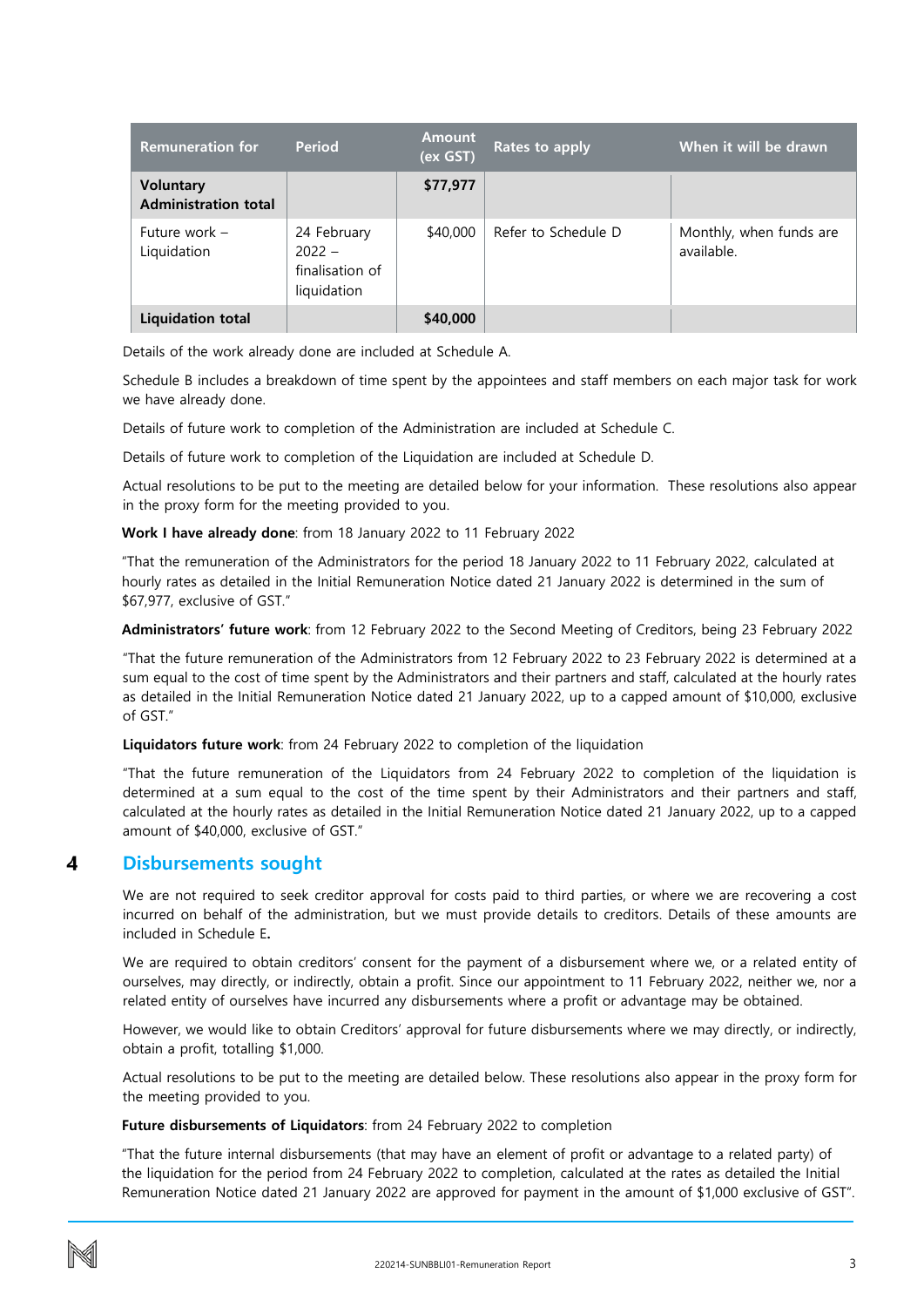Details of the disbursements incurred to date and future disbursements are included at Schedule E.

#### <span id="page-4-0"></span>5 **Likely impact on dividends**

It is both reasonable and appropriate for a professional service provider to be remunerated for their services. An external administrator is entitled to be remunerated for necessary work that is properly performed. That work generates the funds that may be recovered for the benefit of creditors and other stakeholders.

The impact of the approval of the external administrator's remuneration is that the remuneration will then be paid provided sufficient funds are generated to enable it to be paid. The remuneration will be paid from those funds that are generated prior to the payment of most creditors in the external administration.

It is noted that funds would only be available to any stakeholder as a consequence of the work necessarily undertaken by the external administrator.

If a dividend or distribution is to be paid to stakeholders during a subsequent appointment, there is also necessary work that must be undertaken by the external administrator to properly adjudicate on claims and distribute any available funds.

#### <span id="page-4-1"></span>6 **Summary of receipts and payments**

A summary of the receipts and payments for the administration for the period 18 January 2022 to 15 February 2022 is included at Schedule G to this report.

#### <span id="page-4-2"></span> $\overline{7}$ **Queries**

If you have any queries regarding the information in this report, please Annie Purbrick on (08) 6363 7637.

You can also access information that may assist you on the following websites:

- ARITA at www.arita.com.au/creditors
- ASIC at www.asic.gov.au (search for "INFO 85").

Further supporting documentation for our remuneration claim can be provided to creditors on request. Dated: 16 February 2022

Rob Kirman Administrator

Attachments:

Schedule A – Details of work

Schedule B – Time spent by staff on each major task

Schedule C – Details of future work – Voluntary Administration

Schedule D – Details of future work - Liquidation

Schedule E – Disbursements

Schedule F – Schedule of hourly rates

Schedule G – Summary of receipts and payments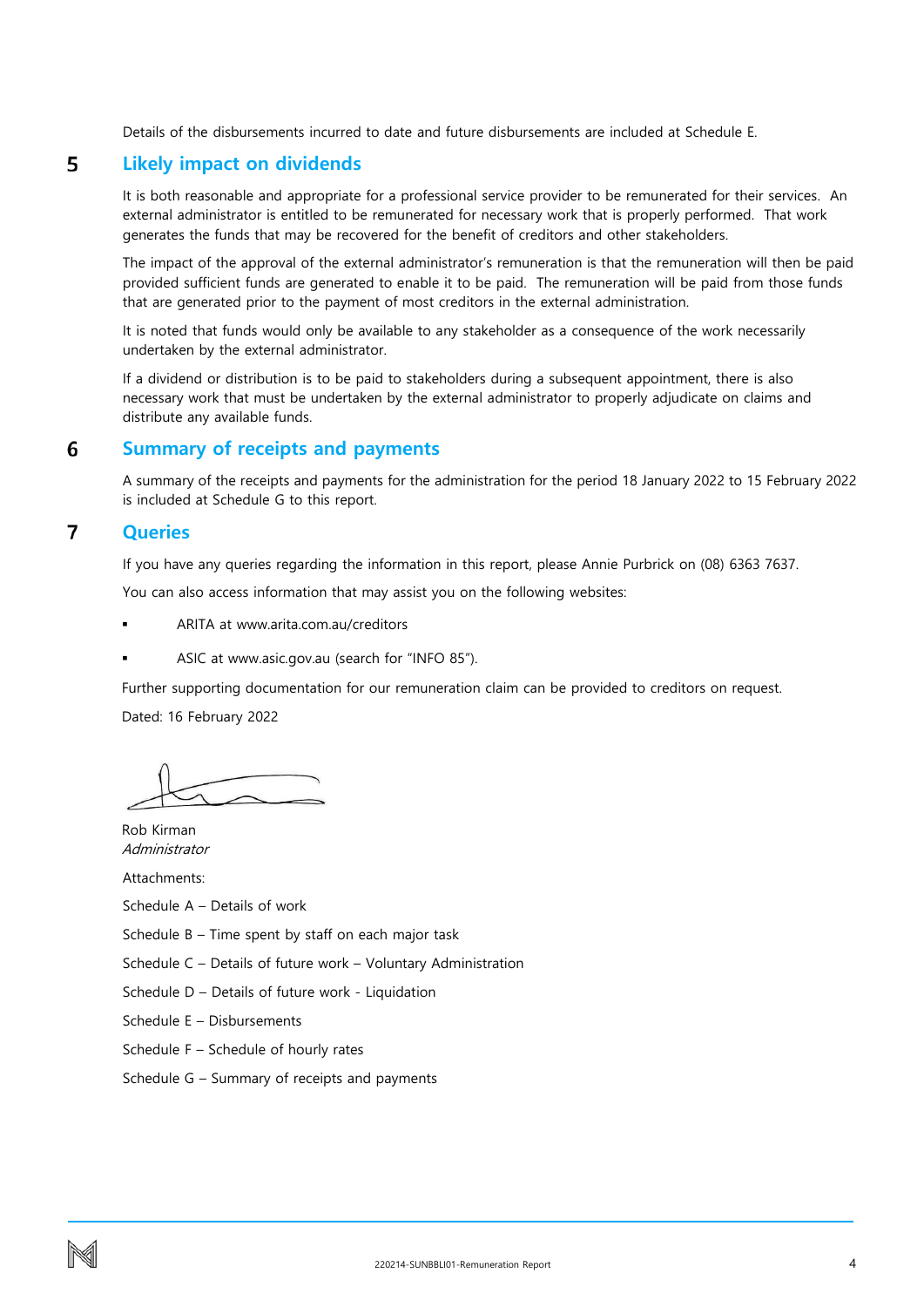### <span id="page-5-0"></span>**Schedule A – Details of work**

|                                     |                                              | Work already done                                                                                                                                                                                                                                                                                                                                                                                                                                                          |  |  |  |
|-------------------------------------|----------------------------------------------|----------------------------------------------------------------------------------------------------------------------------------------------------------------------------------------------------------------------------------------------------------------------------------------------------------------------------------------------------------------------------------------------------------------------------------------------------------------------------|--|--|--|
| Period                              |                                              | 18 January 2022 to 11 February 2022                                                                                                                                                                                                                                                                                                                                                                                                                                        |  |  |  |
| Amount (ex GST)                     |                                              | \$67,977                                                                                                                                                                                                                                                                                                                                                                                                                                                                   |  |  |  |
| <b>Task Area</b>                    | <b>General Description</b>                   | <b>Tasks</b>                                                                                                                                                                                                                                                                                                                                                                                                                                                               |  |  |  |
| Assets<br>13.2 hours<br>\$5,739     | Monies                                       | Secure bank accounts and request transfer of cash to Administration<br>account<br>Facilitate closure of pre-appointment bank accounts<br>Liaise with company director and secured creditor in relation to asset<br>sale proceeds held in trust and facilitate payment of funds to the<br>Administration account                                                                                                                                                            |  |  |  |
|                                     | Plant and Equipment                          | Liaise with valuers / auctioneers regarding pre and post appointment<br>sale of assets<br>Review asset listings and pre-appointment valuation<br>Undertake public register searches and other investigations in relation to<br>motor vehicles, and correspond with third parties<br>Liaise with and instruct auctioneers in relation to the realisation of plant<br>and equipment                                                                                          |  |  |  |
|                                     | Debtors                                      | Liaise with management to understand the nature of pre-appointment<br>debtor claims and collectability<br>Pursue pre-appointment debtor claims<br>Review company records and collate supporting documents as required<br>Account for and reconcile debtor collections<br>Liaise with debtors to reach commercial settlement of pre-appointment<br>claims, as required                                                                                                      |  |  |  |
|                                     | Stock                                        | Procure stocktake and review and check valuation report<br>Liaise with auctioneers regarding stock sold prior to the appointment<br>and reconcile proceeds                                                                                                                                                                                                                                                                                                                 |  |  |  |
|                                     | Other Assets                                 | Liaise with pre-appointment legal adviser to receive refund for pre-<br>payment of legal fees<br>Liaise with insurance broker regarding pre-appointment insurance<br>policies and refund of pre-payments                                                                                                                                                                                                                                                                   |  |  |  |
|                                     | Leasing                                      | Review leasing documents<br>Liaise with related party owners/lessors to understand claims for unpaid<br>rent                                                                                                                                                                                                                                                                                                                                                               |  |  |  |
| Creditors<br>77.4 hours<br>\$35,403 | Creditor Enquiries, Requests<br>& Directions | Receive and respond to creditor enquiries as required<br>Prepare initial correspondence to creditors and their representatives<br>Consider reasonableness of creditor requests and respond<br>Compile information requested by creditors as required                                                                                                                                                                                                                       |  |  |  |
|                                     | Secured creditor reporting                   | Notify PPSR registered creditors of appointment<br>Request details from creditors with registrations on the PPSR and<br>consider validity of security interests, and obtain legal advice as<br>necessary<br>Respond to secured creditor's queries<br>Obtain and review legal advice in relation to validity and enforceability<br>of secured creditor claims and assignment<br>Prepare correspondence to EGPS Panossian Partnership regarding<br>distribution arrangements |  |  |  |
|                                     | Creditor reports                             | Prepare initial update to creditors ahead of the first meeting of creditors,<br>and convene and hold meeting<br>Prepare Administrator's Report and associated Remuneration Report                                                                                                                                                                                                                                                                                          |  |  |  |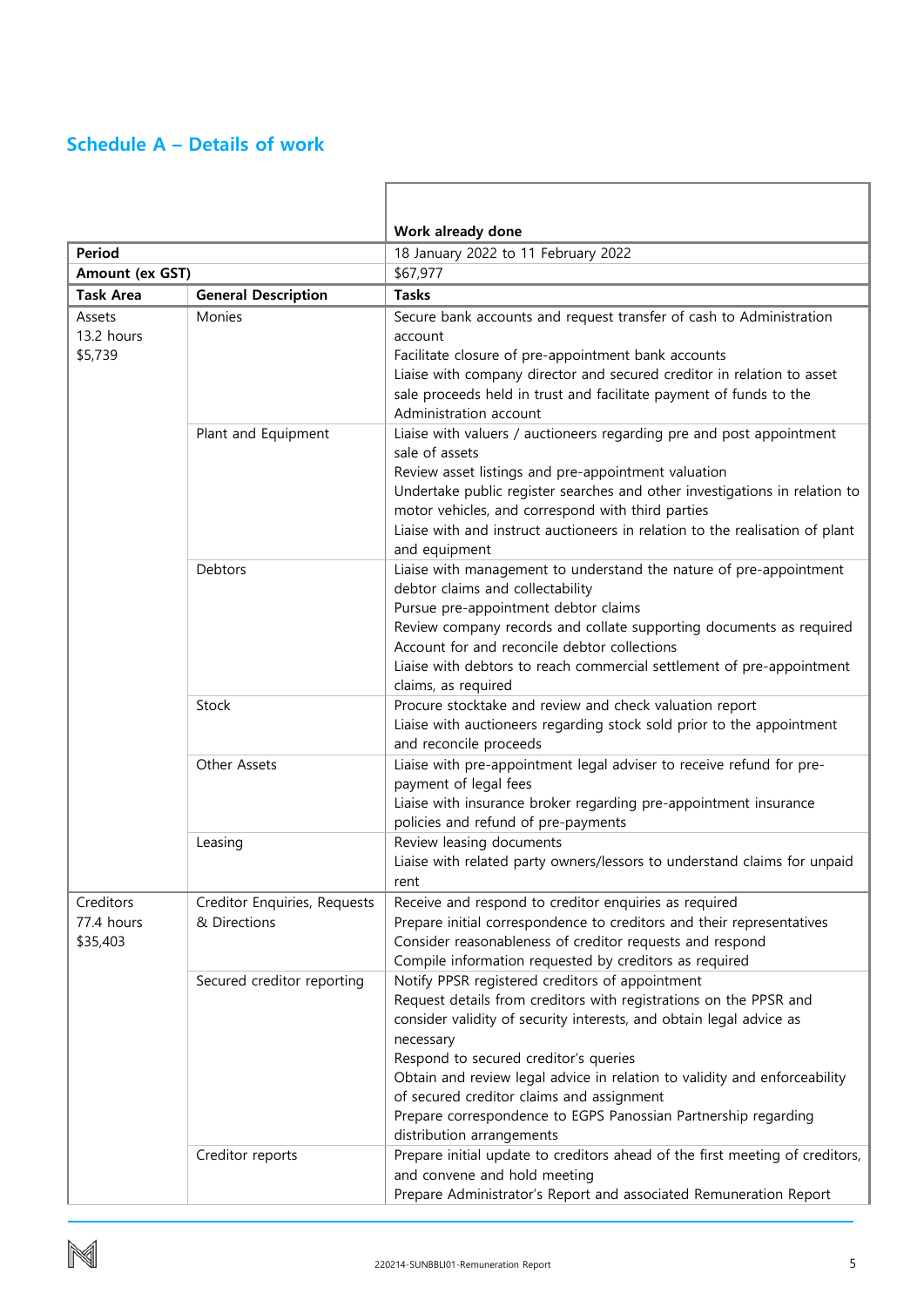|                | Deal with proofs of debt    | Receive PODs from claimants                                                |
|----------------|-----------------------------|----------------------------------------------------------------------------|
|                | (POD)                       | Liaise with claimants in relation to their PODs and supporting             |
|                |                             | documentation                                                              |
|                | Meeting of Creditors        | Prepare and send meeting notices                                           |
|                |                             | Advertise notice of meeting                                                |
|                |                             | Prepare meeting file                                                       |
|                |                             | Liaise with creditors in relation to meeting attendance and voting         |
|                |                             | Prepare and lodge minutes of meeting(s) with Australian Securities and     |
|                |                             | Investments Commission (ASIC)                                              |
|                |                             | Respond to stakeholder queries and questions following the meeting         |
|                | Shareholder queries         | Respond to shareholder enquires                                            |
|                |                             | Provide information requested relating to shareholder loans                |
|                |                             |                                                                            |
| Employees      | Employee queries            | Receive and follow up employee enquiries                                   |
| 5.0 hours      |                             | Prepare correspondence in response to employee's queries                   |
| \$2,416        | Fair Entitlements Guarantee | Correspond with FEG to advise of the appointment and the quantum of        |
|                | (FEG)                       | employee claims in the event of liquidation                                |
|                | Calculation of entitlements | Review employee files and company's books and records                      |
|                |                             | Verbal and written communication with former employees regarding           |
|                |                             | balance of outstanding employee entitlements and associated queries        |
|                | Workers compensation        | Correspond with insurer regarding cancellation of workers compensation     |
|                | claims                      | insurance requirements                                                     |
| Investigation  | Conduct investigations      | Send initial request to directors for Report on Company Activities &       |
| 23.6 hours     |                             | Property (ROCAP)                                                           |
| \$10,855       |                             | Obtain company books and records including hard copy and electronic        |
|                |                             | records                                                                    |
|                |                             | Review and catalogue books and records collected from bookkeeper           |
|                |                             | and accountants                                                            |
|                |                             | Conduct and summarise statutory searches                                   |
|                |                             | Prepare comparative financial statements and reconcile management          |
|                |                             | accounts                                                                   |
|                |                             | Conduct preliminary investigations including preliminary assessment of     |
|                |                             | insolvency, insolvent transactions and breaches of director duties         |
|                |                             | Review, consider and determine preliminary date of insolvency              |
|                |                             | Review and assess on a preliminary basis the quantum of (i) debts          |
|                |                             | incurred whilst insolvent that remain unpaid, and (ii) a potential         |
|                |                             | insolvent trading claim against the Director                               |
|                |                             | Review specific transactions and liaise with director and stakeholders     |
|                |                             | regarding the basis of certain transactions and relevant assets            |
|                |                             | Liaise with lawyers in relation to validity of subrogated secured claim by |
|                |                             | related parties                                                            |
|                |                             | Prepare investigation file in relation to potential liquidator recoveries  |
| Administration | Document maintenance/file   | Maintain physical and electronic engagement file                           |
| 32.1 hours     | review/checklist            | Review and update checklists on periodic basis                             |
| \$13,564       |                             | Regular team meetings regarding task progression and conduct of            |
|                |                             | Administration                                                             |
|                |                             |                                                                            |
|                | Insurance                   | Correspond with insurer regarding initial and ongoing insurance            |
|                |                             | requirements                                                               |
|                |                             | Review insurance policies and cancellation requirements                    |
|                |                             | Review pre-appointment insurance policies and correspond with              |
|                |                             | previous brokers                                                           |
|                | Bank account administration | Prepare correspondence to open and close accounts                          |
|                |                             | Request bank statements                                                    |
|                |                             | Perform bank account reconciliations                                       |
|                |                             | Correspond with bank regarding specific transfers                          |
|                | ASIC forms                  | Prepare and lodge ASIC forms                                               |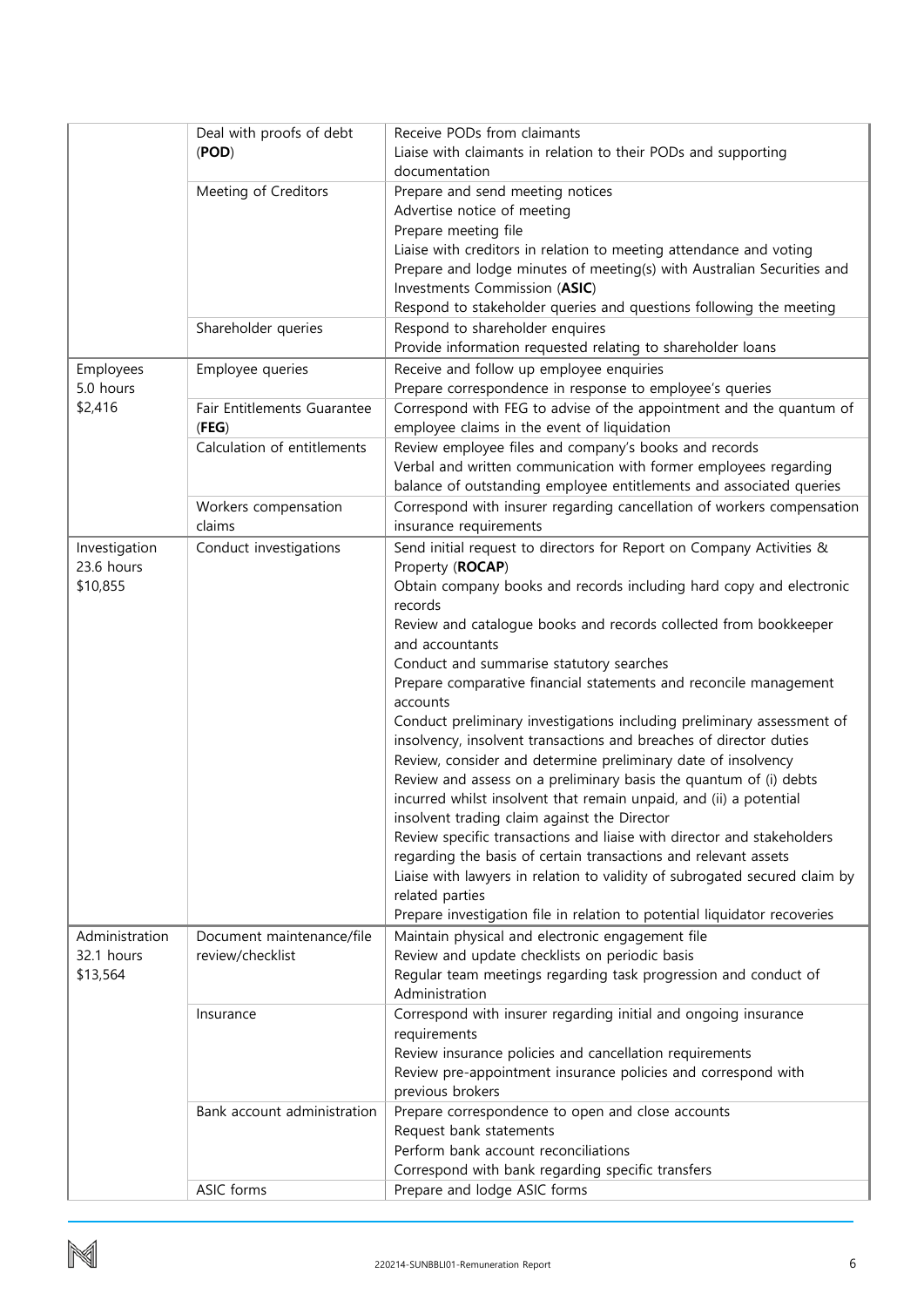| ATO and other statutory<br>reporting | Notify of appointment and post-appointment registration requirements<br>Prepare and issue FOI requests for information<br>Liaise with external accountant regarding ATO running balance account<br>and pre-appointment lodgements                                                                           |
|--------------------------------------|-------------------------------------------------------------------------------------------------------------------------------------------------------------------------------------------------------------------------------------------------------------------------------------------------------------|
| Planning/Review                      | Regularly review and update engagement checklist<br>Discuss status of external administration                                                                                                                                                                                                               |
| Books and records/storage            | Cataloguing / archiving company physical books and records<br>Imaging company computer storage<br>Communicate with pre-appointment bookkeeper, external accountant<br>and company advisors regarding company records and collection<br>thereof<br>Deal with records in storage<br>Send job files to storage |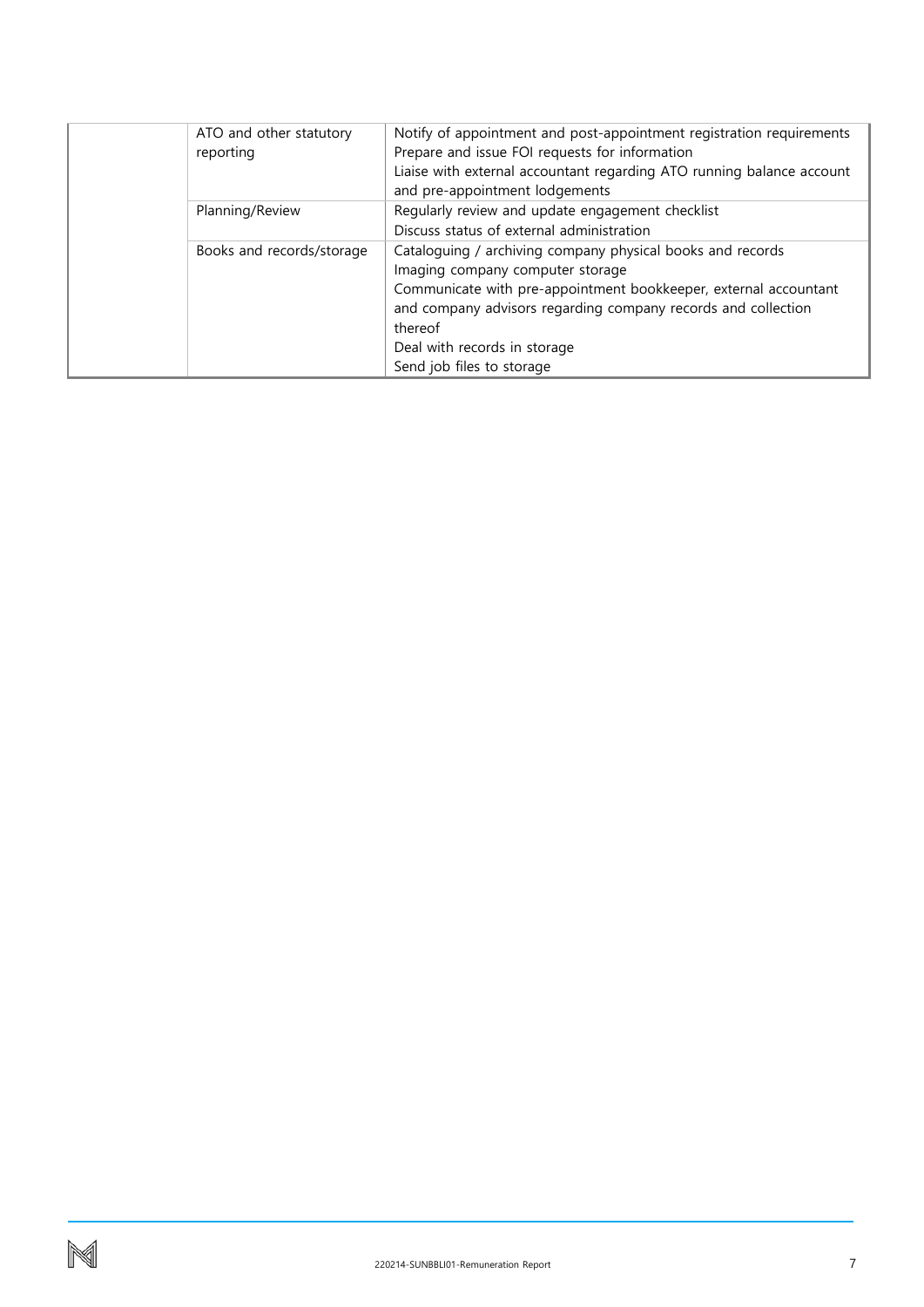## **Schedule B – Time spent by staff on each major task (work already done)**

**Resolution 1: from 18 January 2022 to 11 February 2022**

<span id="page-8-0"></span>

| Sun Block Blinds (WA) Pty Ltd (Administrators Appointed) - Proposal for Administrators' remuneration for the period 18 January 2022 to 11 February 2022 |                          |      |            |        |            |        |                  |        |                  |       |               |        |                                      |        |
|---------------------------------------------------------------------------------------------------------------------------------------------------------|--------------------------|------|------------|--------|------------|--------|------------------|--------|------------------|-------|---------------|--------|--------------------------------------|--------|
|                                                                                                                                                         |                          |      | Total      |        |            | Assets | <b>Creditors</b> |        | <b>Employees</b> |       | Investigation |        | Statutory &<br><b>Administration</b> |        |
| Employee                                                                                                                                                | <b>Position</b>          | Rate | <b>Hrs</b> |        | <b>Hrs</b> |        | <b>Hrs</b>       |        | <b>Hrs</b>       |       | <b>Hrs</b>    |        | <b>Hrs</b>                           |        |
| Rob Kirman                                                                                                                                              | Partner                  | 695  | 7.2        | 5,004  | 1.4        | 973    | 3.8              | 2,641  |                  | ۰     | 1.0           | 695    | 1.0                                  | 695    |
| Employee 1                                                                                                                                              | Director                 | 620  | 35.7       | 22,134 | 2.4        | 1,488  | 19.7             | 12,214 | 1.2              | 744   | 6.7           | 4,154  | 5.7                                  | 3,534  |
| Employee 2                                                                                                                                              | Senior Accountant        | 440  | 76.5       | 33,660 | 5.5        | 2,420  | 39.5             | 17,380 | 3.8              | 1,672 | 11.4          | 5,016  | 16.3                                 | 7,172  |
| Employee 3                                                                                                                                              | Treasury Staff           | 380  | 1.1        | 418    |            |        |                  |        |                  |       |               |        | 1.1                                  | 418    |
| Employee 4                                                                                                                                              | Undergraduate Accountant | 220  | 29.3       | 6,446  | 3.9        | 858    | 14.4             | 3,168  |                  | ۰     | 4.5           | 990    | 6.5                                  | 1,430  |
| Employee 5                                                                                                                                              | Treasury Staff           | 210  | 1.5        | 315    |            | $\sim$ |                  |        |                  |       |               |        | 1.5                                  | 315    |
| Total (excl. GST)                                                                                                                                       |                          |      | 151.3      | 67,977 | 13.2       | 5,739  | 77.4             | 35,403 | 5.0              | 2,416 | 23.6          | 10,855 | 32.1                                 | 13,564 |
| Average hourly rate                                                                                                                                     |                          |      |            | 449    |            | 435    |                  | 457    |                  | 483   |               | 460    |                                      | 423    |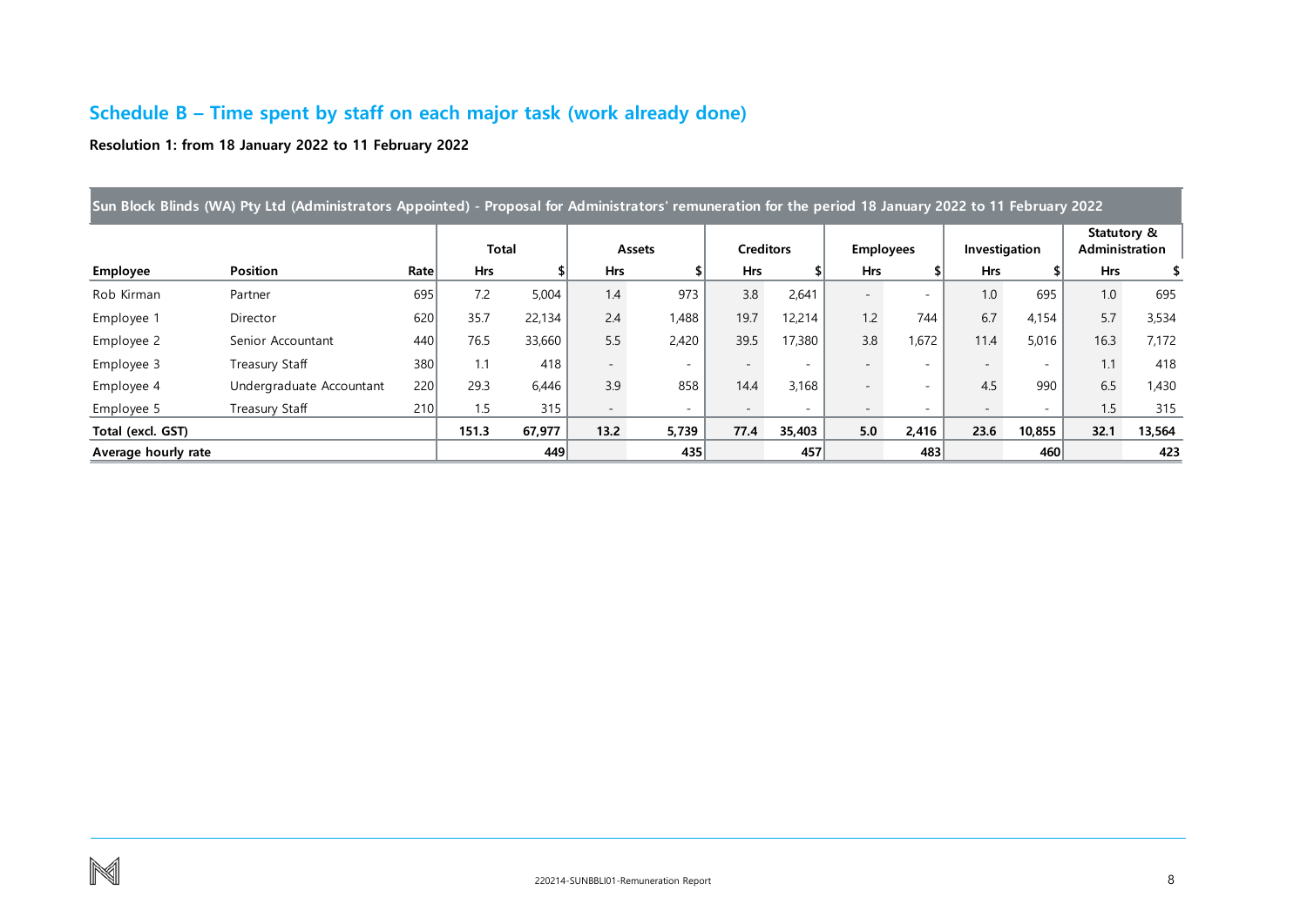### <span id="page-9-0"></span>**Schedule C – Details of future work of Administrators**

i.

|                      |                                              | Future work to meeting date                                                                                                                                                                                                                                                                                                                                                                        |  |  |  |  |
|----------------------|----------------------------------------------|----------------------------------------------------------------------------------------------------------------------------------------------------------------------------------------------------------------------------------------------------------------------------------------------------------------------------------------------------------------------------------------------------|--|--|--|--|
| Period               |                                              | 12 February 2022 to 23 February 2022                                                                                                                                                                                                                                                                                                                                                               |  |  |  |  |
| Amount (ex GST)      |                                              | \$10,000                                                                                                                                                                                                                                                                                                                                                                                           |  |  |  |  |
| <b>Task Area</b>     | <b>General Description</b>                   | <b>Tasks</b>                                                                                                                                                                                                                                                                                                                                                                                       |  |  |  |  |
| Assets<br>\$2,000    | Debtors                                      | Correspond with debtors regarding payment and grounds of disputes                                                                                                                                                                                                                                                                                                                                  |  |  |  |  |
|                      | Other Assets                                 | Account for and pursue remaining pre-appointment debtors outstanding<br>Liaise with Office of State Revenue with regards to payroll tax credit<br>balance outstanding to be refunded                                                                                                                                                                                                               |  |  |  |  |
|                      |                                              | Liaise with insurer to receive refund of premiums for paid insurance (If<br>applicable)                                                                                                                                                                                                                                                                                                            |  |  |  |  |
| Creditors<br>\$5,000 | Creditor Enquiries, Requests<br>& Directions | Receive and respond to creditor enquiries as necessary and maintain<br>creditor request log                                                                                                                                                                                                                                                                                                        |  |  |  |  |
|                      |                                              | Prepare correspondence to creditors and their representatives<br>Consider reasonableness of creditor requests                                                                                                                                                                                                                                                                                      |  |  |  |  |
|                      |                                              | Compile information requested by creditors and provide as required                                                                                                                                                                                                                                                                                                                                 |  |  |  |  |
|                      | Secured creditor reporting                   | Respond to secured creditor's queries as required<br>Receive and review advice from secured creditors regarding proposed<br>payment of distribution                                                                                                                                                                                                                                                |  |  |  |  |
|                      |                                              | Pay distribution to secured creditor from non-circulating asset funds                                                                                                                                                                                                                                                                                                                              |  |  |  |  |
|                      | Creditor reports                             | Finalise and issue Administrators' Report to creditors and Remuneration<br>Report<br>Upload report to the McGrathNicol website, and liaise with creditors as                                                                                                                                                                                                                                       |  |  |  |  |
|                      |                                              | required                                                                                                                                                                                                                                                                                                                                                                                           |  |  |  |  |
|                      | Deal with proofs of debt<br>(POD)            | Receive and review PODs from claimants prior to Second Meeting of<br>Creditors                                                                                                                                                                                                                                                                                                                     |  |  |  |  |
|                      |                                              | Review Proxy Forms ahead of the Second Meeting of Creditors<br>Maintain POD and proxy registers for Second Meeting of Creditors<br>Update POD details in insol6                                                                                                                                                                                                                                    |  |  |  |  |
|                      | Meeting of Creditors                         | Finalise and issue notices for Second Meeting of Creditors<br>Advertise notice of Second Meeting of Creditors to all known creditors<br>of Sun Block Blinds, and on ASIC platform as required<br>Finalise meeting file and electronic meeting resources to facilitate<br>Second Meeting of Creditors via virtual webinar<br>Liaise with creditors, employees and other stakeholders as required in |  |  |  |  |
|                      |                                              | advance of Second Meeting of Creditors in relation to attendance and<br>voting<br>Upload meeting documents and information for creditors to<br>McGrathNicol website                                                                                                                                                                                                                                |  |  |  |  |
|                      |                                              | Attend and facilitate Second Meeting of Creditors                                                                                                                                                                                                                                                                                                                                                  |  |  |  |  |
| Employees<br>\$1,000 | Employee queries                             | Receive and follow up employee enquiries as required<br>Prepare correspondence in response to employee's queries                                                                                                                                                                                                                                                                                   |  |  |  |  |
| Administration       | Document maintenance/file                    | Maintain physical and electronic engagement file                                                                                                                                                                                                                                                                                                                                                   |  |  |  |  |
| \$2,000              | review/checklist                             | Finalise Administration file for transition to liquidation appointment                                                                                                                                                                                                                                                                                                                             |  |  |  |  |
|                      | Bank account administration                  | Perform bank account reconciliations and account for receipts and<br>payments as required                                                                                                                                                                                                                                                                                                          |  |  |  |  |
|                      | ASIC forms                                   | Consider ASIC forms to be lodged regarding the Voluntary<br>Administration and transition to liquidation                                                                                                                                                                                                                                                                                           |  |  |  |  |
|                      | ATO and other statutory                      | Prepare for finalisation of Voluntary Administration period BAS and                                                                                                                                                                                                                                                                                                                                |  |  |  |  |
|                      | reporting                                    | transition to liquidation                                                                                                                                                                                                                                                                                                                                                                          |  |  |  |  |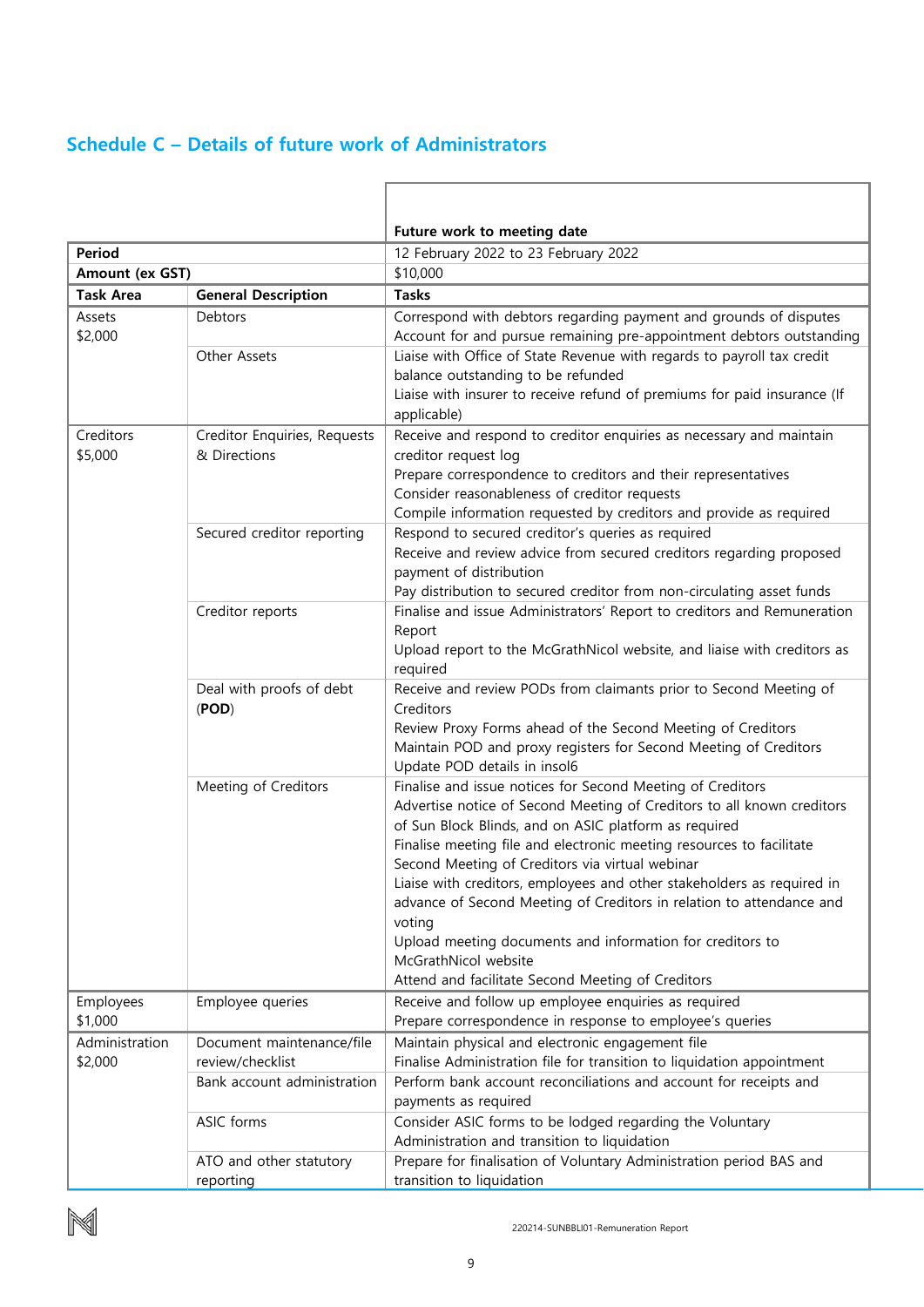| Finalisation              | Prepare for finalisation of Voluntary Administration and transition to<br>Liquidation, including updates to internal checklists, notifications to be<br>issued to statutory authorities and other statutory lodgements |
|---------------------------|------------------------------------------------------------------------------------------------------------------------------------------------------------------------------------------------------------------------|
| Planning/Review           | Discuss status of external administration and transfer to liquidation<br>Hold internal meeting to discuss rolling checklist and statutory<br>lodgements                                                                |
| Books and records/storage | Deal with records in storage, as required                                                                                                                                                                              |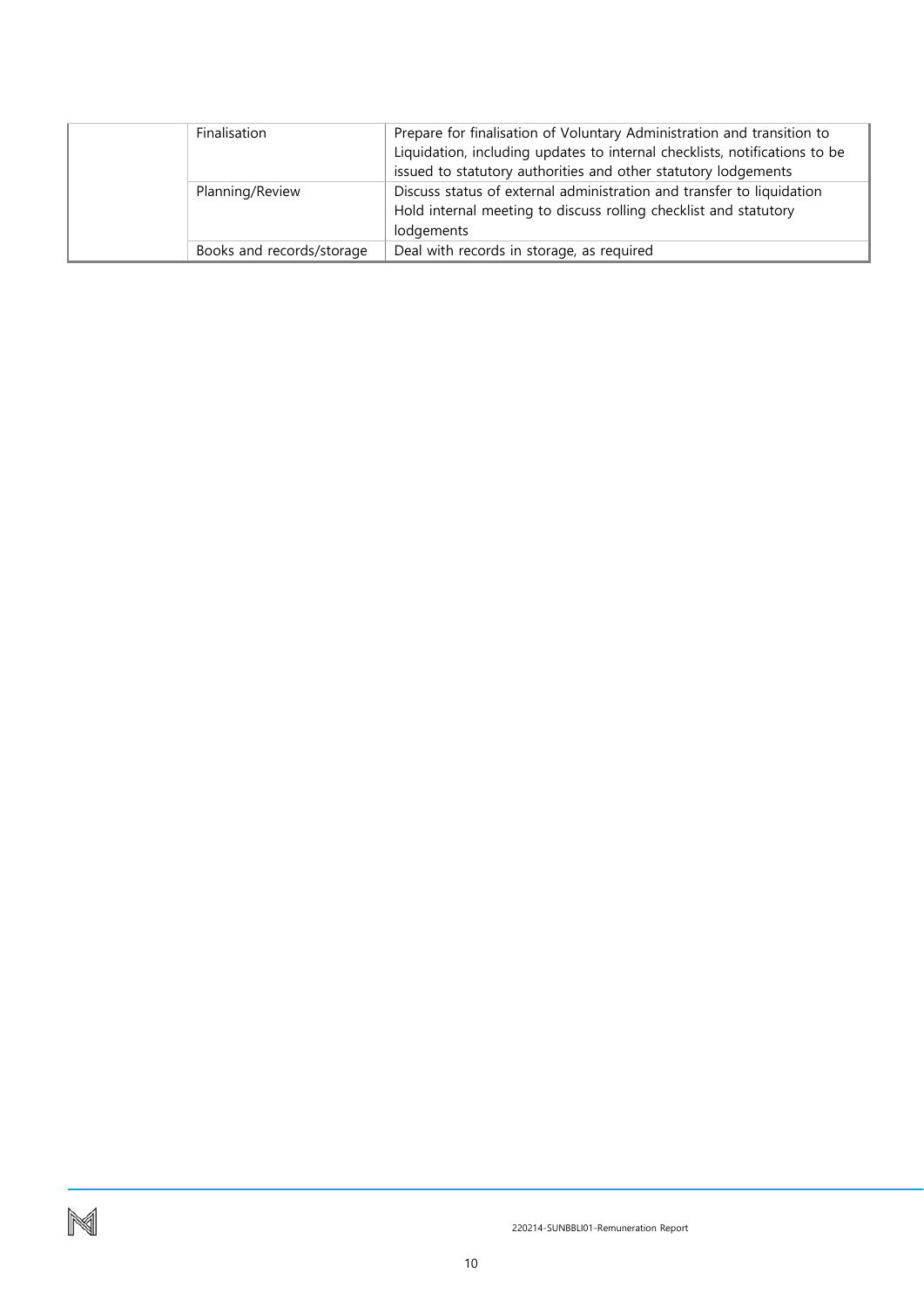# <span id="page-11-0"></span>**Schedule D – Details of future work of Liquidators**

|                  |                              | <b>Future Liquidation work</b>                                                                         |  |  |  |
|------------------|------------------------------|--------------------------------------------------------------------------------------------------------|--|--|--|
| Period           |                              | 24 February 2022 to completion                                                                         |  |  |  |
| Amount (ex GST)  |                              | \$40,000                                                                                               |  |  |  |
| <b>Task Area</b> | <b>General Description</b>   | <b>Tasks</b>                                                                                           |  |  |  |
| Assets           | Debtors                      | Finalise debtor collections and account for proceeds                                                   |  |  |  |
| \$5,000          |                              | Document any write-offs and compromise of outstanding amounts                                          |  |  |  |
|                  | Other Assets                 | Liaise with Office of State Revenue with regards to credit balance                                     |  |  |  |
|                  |                              | outstanding to be refunded                                                                             |  |  |  |
|                  |                              | Liaise with insurer to receive refund of premiums for paid insurance (If                               |  |  |  |
|                  |                              | applicable)                                                                                            |  |  |  |
|                  | Asset recoveries             | Review of intercompany loans receivable and assess recoverability of                                   |  |  |  |
|                  |                              | transactions and/or balances                                                                           |  |  |  |
|                  |                              | Prepare and issue letters of demand for any remaining recoverable                                      |  |  |  |
|                  |                              | balance sheet assets                                                                                   |  |  |  |
|                  |                              | Liaise with relevant parties, as required                                                              |  |  |  |
| Creditors        | Creditor Enquiries, Requests | Receive and respond to creditor enquiries, requests and directions                                     |  |  |  |
| \$10,000         | & Directions                 | Compile information requested by creditors and respond as necessary                                    |  |  |  |
|                  |                              | Consider reasonableness of creditor information requests and liaise with<br>legal advisors as required |  |  |  |
|                  |                              | Document reasons for not complying with requests or directions as                                      |  |  |  |
|                  |                              | required                                                                                               |  |  |  |
|                  | Secured creditor reporting   | Liaise secured creditor as required                                                                    |  |  |  |
|                  | Creditor reports             | Prepare Statutory Report to creditors and Remuneration Report (where                                   |  |  |  |
|                  |                              | relevant) within 3 months of appointment of liquidators as necessary                                   |  |  |  |
|                  |                              | Prepare other general reports to creditors if and when required                                        |  |  |  |
|                  | Deal with proofs of debt     | Receive and review PODs from claimants                                                                 |  |  |  |
|                  | (POD)                        | Filing PODs as required after Second Meeting                                                           |  |  |  |
|                  |                              | Adjudicate PODs as necessary                                                                           |  |  |  |
|                  | Meeting of Creditors         | Prepare and lodge minutes of Second Meeting with ASIC                                                  |  |  |  |
|                  |                              | Prepare and issue voting outcomes in respect to Second Meeting to                                      |  |  |  |
|                  |                              | creditors in attendance at meeting                                                                     |  |  |  |
|                  |                              | Respond to creditor and stakeholder queries and questions following                                    |  |  |  |
|                  |                              | meeting of creditors                                                                                   |  |  |  |
| Employees        | Employee queries             | Receive and follow up employee enquiries as required                                                   |  |  |  |
| \$10,000         |                              | Prepare letters to employees advising of their entitlements and options<br>available                   |  |  |  |
|                  |                              | Prepare correspondence in response to employee's queries                                               |  |  |  |
|                  | Fair Entitlements Guarantee  | Prepare letters to employees advising of their entitlements, options                                   |  |  |  |
|                  | (FEG)                        | available in the liquidation and availability of FEG                                                   |  |  |  |
|                  |                              | Correspond with FEG as required                                                                        |  |  |  |
|                  |                              | Prepare FEG verification spreadsheet, quotation information and                                        |  |  |  |
|                  |                              | questionnaires as required                                                                             |  |  |  |
|                  |                              | Liaise with FEG in relation to entitlements as required                                                |  |  |  |
|                  | Calculation of entitlements  | Calculate employee entitlements                                                                        |  |  |  |
|                  |                              | Review employee files and company's books and records                                                  |  |  |  |
|                  |                              | Reconcile superannuation accounts and calculate amounts owed                                           |  |  |  |
|                  |                              | Prepare and lodge Superannuation Guarantee Statements with the                                         |  |  |  |
|                  |                              | Australian Taxation Office (ATO) to register the claim for superannuation                              |  |  |  |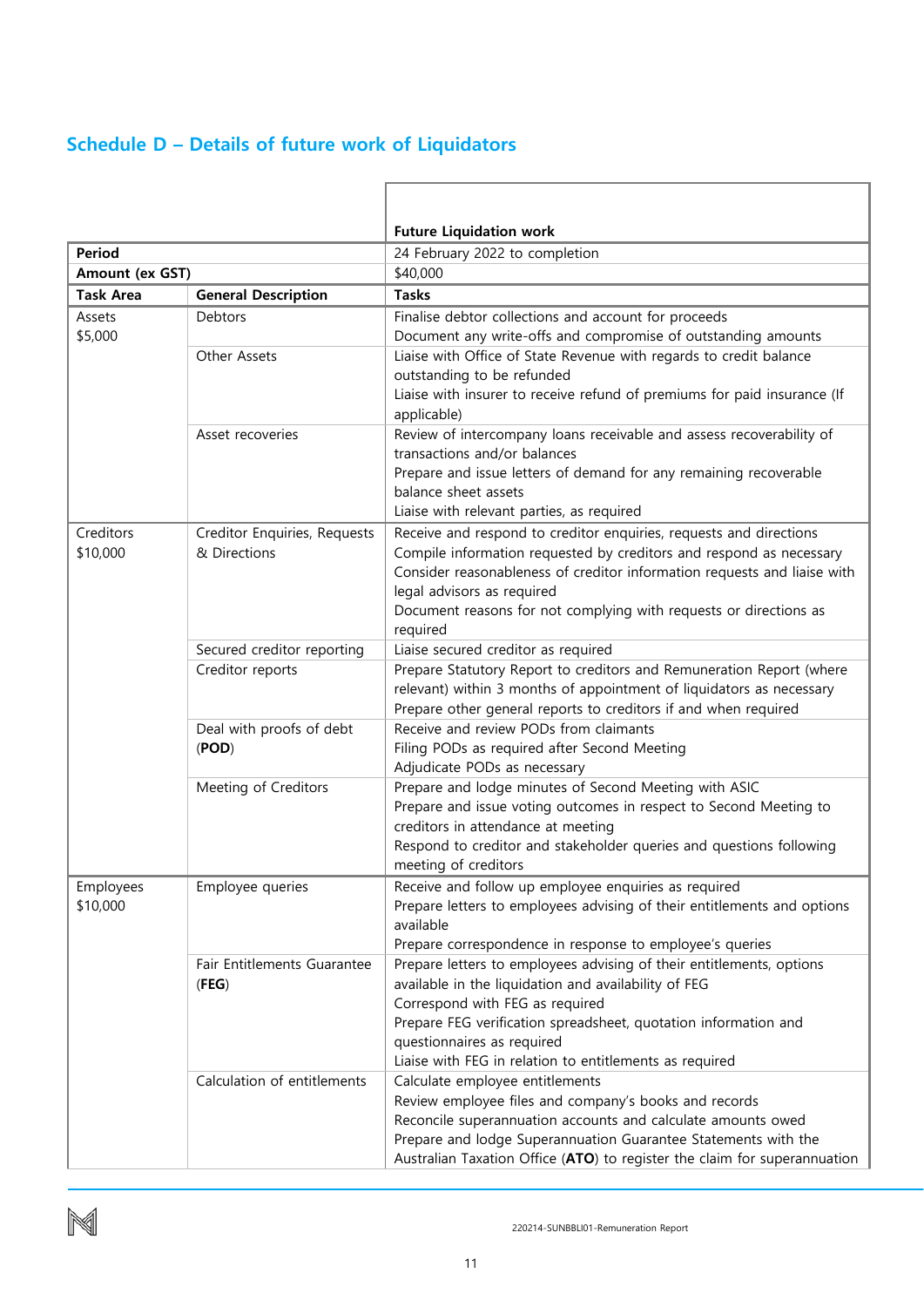|                |                             | Review awards                                                              |
|----------------|-----------------------------|----------------------------------------------------------------------------|
| Investigation  | Conduct investigations      | Finalise review of potential liquidator recoveries, including date of      |
| \$10,000       |                             | insolvency, quantum of potential insolvent trading claim, unfair           |
|                |                             | preferences and other voidable transactions                                |
|                |                             | Finalise review of financial statements and company books and records      |
|                |                             | in relation to liquidator recoveries                                       |
|                |                             | Finalise review of specific transactions and liaise with legal advisors as |
|                |                             | required                                                                   |
|                |                             | Pursue liquidator recovery actions (where applicable and commercial to     |
|                |                             | do so)                                                                     |
|                |                             | Finalise Liquidators' investigation file                                   |
|                |                             | Preparation of supporting information and submission of report to ASIC     |
|                |                             | on Liquidators' investigations pursuant to section 533 of the              |
|                |                             | Corporations Act                                                           |
|                |                             | Take any further action requested by ASIC (unknown)                        |
| Administration | Document maintenance/file   | Conduct first and six month file review for the Liquidation                |
| \$5,000        | review/checklist            | Maintain physical and electronic engagement file                           |
|                |                             | Update Liquidation checklists as required                                  |
|                | Bank account administration | Prepare correspondence to update Administration bank account to            |
|                |                             | reflect appointment of Liquidators                                         |
|                |                             | Request bank statements and perform bank account reconciliations as        |
|                |                             | necessary                                                                  |
|                |                             | Correspond with bank regarding specific transfers and investigations as    |
|                |                             | required                                                                   |
|                | Bank account administration | Finalise and reconcile Voluntary Administration bank account for           |
|                |                             | transition to liquidation appointment<br>Process and approve payments      |
|                |                             | Regular reconciliation of post-appointment bank statements and reports     |
|                | ASIC forms                  | Prepare form 505 for the cessation of the Voluntary Administration of      |
|                |                             | Sun Block Blinds                                                           |
|                |                             | Prepare form 505 for the appointment of Liquidators to Sun Block Blinds    |
|                |                             | Prepare and lodge form 5603 End of Administration return for Voluntary     |
|                |                             | Administration period                                                      |
|                |                             | Correspond with ASIC regarding statutory forms as necessary                |
|                |                             | Seek ASIC consent for early destruction of books and records               |
|                |                             | Apply for de-registration of Sun Block Blinds                              |
|                |                             | Prepare and lodge form 5603 End of Administration return for               |
|                |                             | Liquidation period                                                         |
|                | ATO and other statutory     | Notify of appointment of Liquidators                                       |
|                | reporting                   | Prepare BAS returns for Liquidation period                                 |
|                |                             | Reconcile BAS account                                                      |
|                | Finalisation                | Notify ATO of ceasing to act as Liquidators                                |
|                |                             | Cancel ABN/GST/PAYG registration                                           |
|                |                             | Complete checklists and finalise liquidation                               |
|                | Planning/Review             | Internal discussions regarding status of Liquidation and tasks to          |
|                |                             | finalisation                                                               |
|                |                             | Regular team meetings to discuss rolling checklist and statutory           |
|                |                             | lodgements                                                                 |
|                | Books and records/storage   | Preserve and deal with company records                                     |
|                |                             | Send job files to storage                                                  |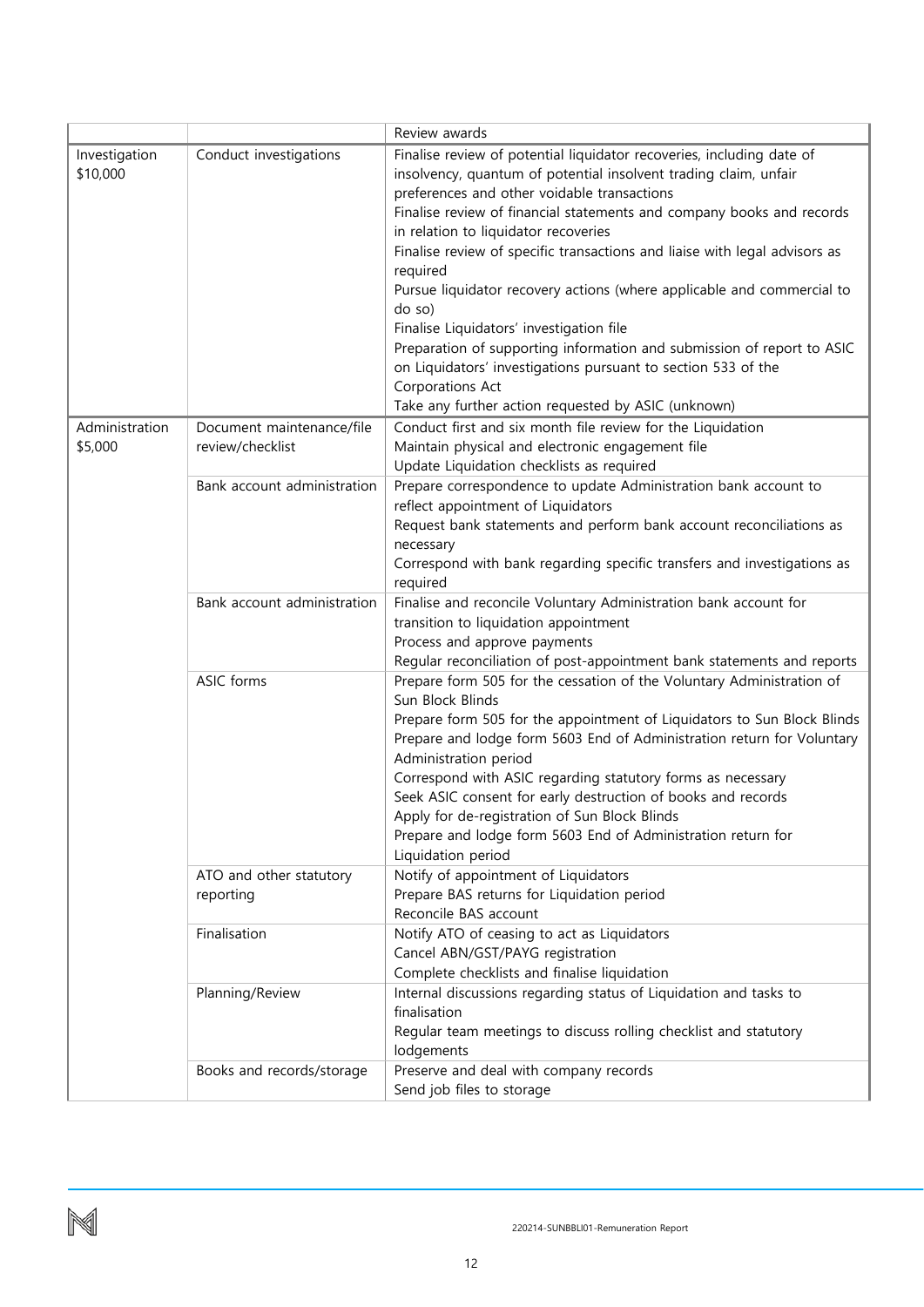## <span id="page-13-0"></span>**Schedule E – Disbursements**

|                                                       |                                                                                                                 | Future disbursements (approve basis to a capped amount)                                                |
|-------------------------------------------------------|-----------------------------------------------------------------------------------------------------------------|--------------------------------------------------------------------------------------------------------|
|                                                       |                                                                                                                 | If company wound up                                                                                    |
|                                                       |                                                                                                                 | <b>Liquidation disbursements</b>                                                                       |
| <b>Period</b>                                         |                                                                                                                 | 17 September 2021 to finalisation of liquidation                                                       |
| Amount (ex GST)                                       |                                                                                                                 | \$1,000                                                                                                |
| <b>Disbursement</b>                                   |                                                                                                                 |                                                                                                        |
| Type                                                  | <b>Basis</b>                                                                                                    | <b>Basis</b>                                                                                           |
| Data processing<br>- data loading &<br>processing fee | \$20-\$60 per gigabyte<br>$(GB)^*$ , minimum \$3,000<br>for matters less than<br>50GB.                          | \$20-\$60 per gigabyte $(GB)^*$ , minimum \$3,000 for matters less than<br>50GB.                       |
| Data hosting -<br>monthly hosting<br>fee              | \$10 per GB, per<br>month. Minimum<br>\$1,000 for small matters.<br>Large matters are priced<br>on application. | \$10 per GB, per month. Minimum \$1,000 for small matters.<br>Large matters are priced on application. |
| Printing - black<br>and white                         | \$0.09 per page                                                                                                 | \$0.09 per page                                                                                        |
| Printing – Colour                                     | \$0.28 per page                                                                                                 | \$0.28 per page                                                                                        |

\* Tiered pricing model depending on volume of data to be hosted.

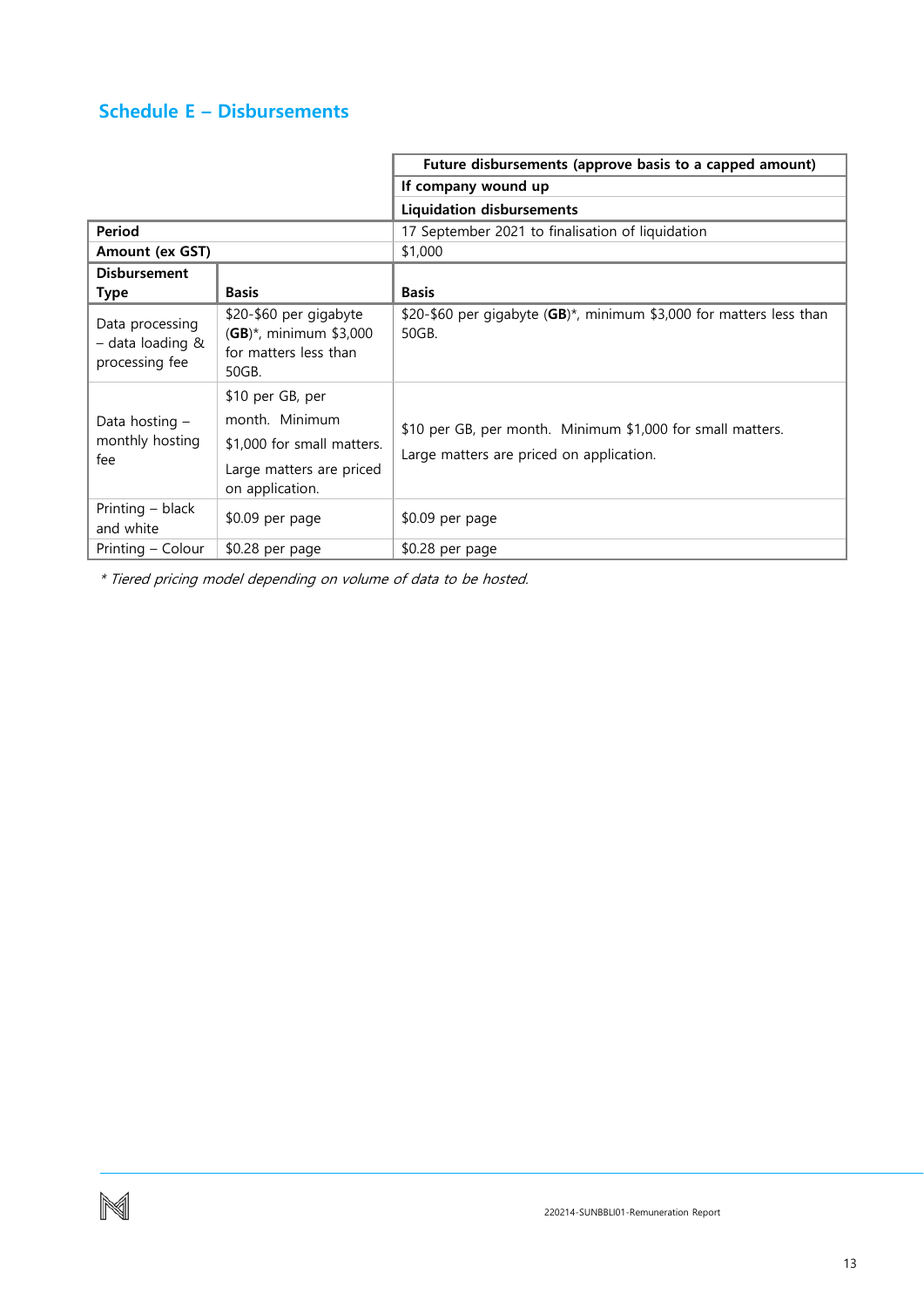### **Costs paid to third parties**

Costs paid to third parties are recovered at cost. Creditors are not required to approve these types of costs, but details are provided to account to creditors, including the basis of charging for these types of costs. Creditors are entitled to question the incurring of the costs and can challenge the costs in Court.

The following costs have been paid by McGrathNicol to third parties and relate to the administration. These amounts will be reimbursed to McGrathNicol at cost from the administration bank account:

| Costs paid to third parties for the period 18 January 2022 to 11 February 2022 | Amount (\$)<br>(GST exclusive) |
|--------------------------------------------------------------------------------|--------------------------------|
| Books and records storage                                                      | \$67.14                        |
| Parking (collection of books and records)                                      | \$14.68                        |
| Total                                                                          | \$81.82                        |

Future costs provided by McGrathNicol will be charged to the external administration on the following basis:

| Cost type                                     | Rate<br>(GST exclusive)     |
|-----------------------------------------------|-----------------------------|
| Postage                                       | At cost                     |
| Stationery and other incidental disbursements | At cost                     |
| Conference call phone charges                 | At cost                     |
| Searches                                      | At cost                     |
| Advertising                                   | At cost                     |
| Courier                                       | At cost                     |
| Staff per diem travel allowance*              | \$89.00 per day**           |
| Staff vehicle use                             | \$0.72 per km <sup>**</sup> |
| ASIC user pays levy***                        | At cost                     |

\* Payable when partners or staff are required for business purposes to stay away from their usual place of residence overnight.

\*\* These rates are deemed reasonable by the Australian Taxation Office.

\*\*\* This levy is charged by ASIC and is based on the number of notifiable events in a financial year directly related to this administration. Notifiable events include notices published on ASIC's published notices website and some documents lodged with ASIC.

### **Further explanation of data hosting costs**

In the conduct of this administration, we may use McGrathNicol's Forensic Technology team to extract, aggregate, electronically process and/or host electronic data, which could be used for the:

- trade or sale of the business or assets; and/or
- investigations regarding transactions or potential recoveries available to creditors.

If data hosting is required and we choose not to use the services of McGrathNicol's Forensic Technology team, we will otherwise have to purchase those services from an alternative provider and/or use another method to achieve the same end, which will not be as efficient as using these available internal services.

We note that the data hosting rates above are no more than our standard commercial pricing available for the same services when they are provided to external parties.

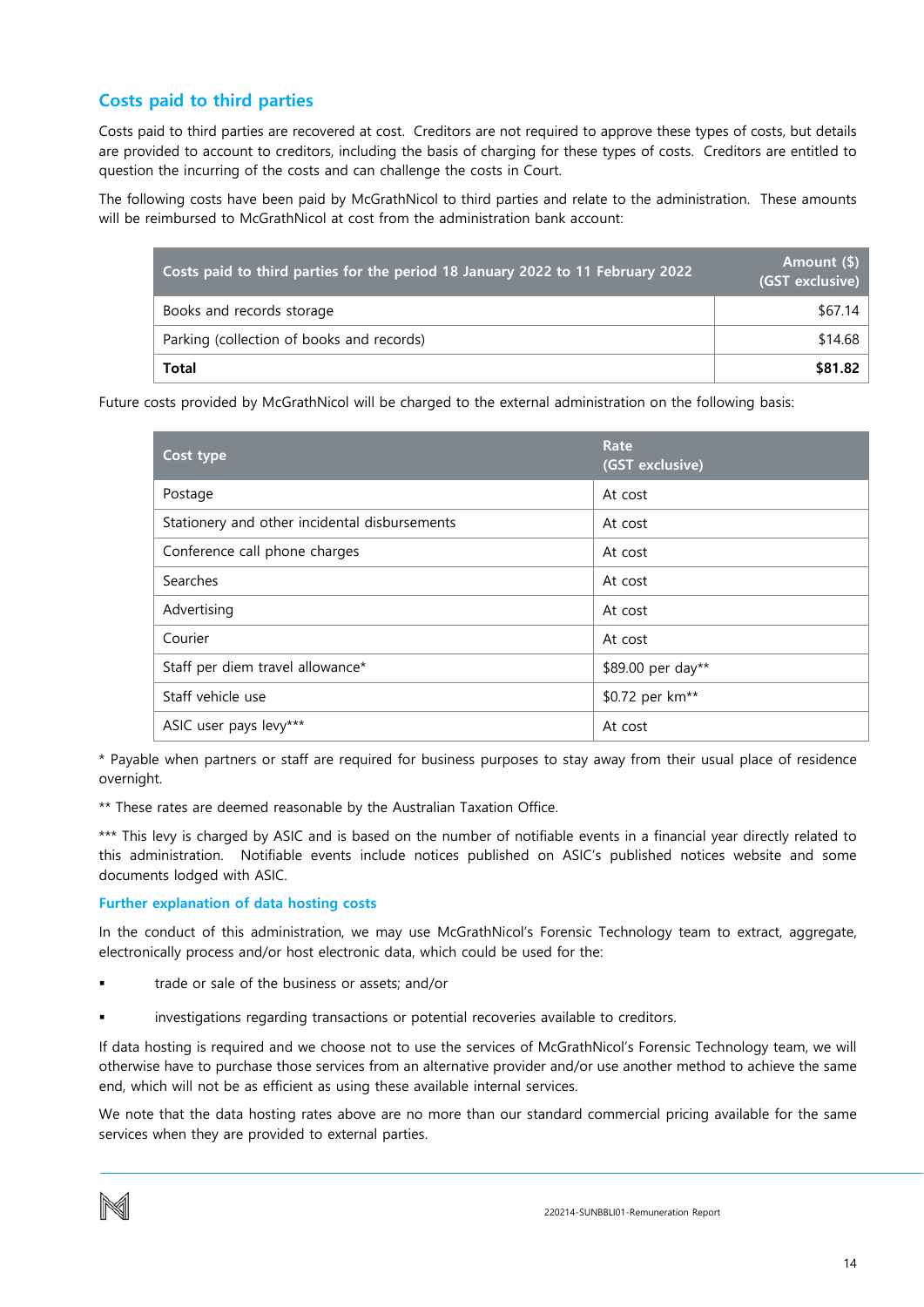### <span id="page-15-0"></span>**Schedule F – Schedule of Hourly Rates**

The rates for our remuneration calculation are set out in the following table, together with a general guide showing the qualifications and experience of staff engaged in the administration and the role they take in the administration. The hourly rates charged encompass the total cost of providing professional services and should not be compared to an hourly wage.

| <b>Title</b>                                                                                                                                                                                                                                                                          | <b>Description</b>                                                                                                                                                                                                                                                                | Hourly rate<br>(excl GST) |
|---------------------------------------------------------------------------------------------------------------------------------------------------------------------------------------------------------------------------------------------------------------------------------------|-----------------------------------------------------------------------------------------------------------------------------------------------------------------------------------------------------------------------------------------------------------------------------------|---------------------------|
| Appointee/Partner                                                                                                                                                                                                                                                                     | Registered liquidator, Chartered Accountant or equivalent and<br>generally degree qualified with more than twelve years of<br>experience. Leads assignments with full accountability for<br>strategy and execution.                                                               | \$695                     |
| Director 1                                                                                                                                                                                                                                                                            | Generally Chartered Accountant or comparable qualification<br>and degree qualified with more than ten years of experience,<br>including four years of Director or equivalent experience.<br>Autonomously leads complex insolvency appointments<br>reporting to Appointee/Partner. |                           |
| Director                                                                                                                                                                                                                                                                              | Generally Chartered Accountant or comparable relevant<br>qualification and degree qualified with more than nine years<br>of experience. Autonomously leads insolvency appointments<br>reporting to Appointee/Partner.                                                             |                           |
| Senior Manager<br>Generally Chartered Accountant or comparable relevant<br>qualification and degree qualified with more than seven years<br>of experience. Self-sufficiently conducts small to medium<br>insolvency appointments and leads major workstreams in<br>larger matters.    |                                                                                                                                                                                                                                                                                   | \$570                     |
| Generally Chartered Accountant or comparable relevant<br>Manager<br>qualification and degree qualified with more than five years of<br>experience. Self-sufficiently conducts small insolvency<br>appointments and takes a supervisory role on workstreams in<br>larger matters.      |                                                                                                                                                                                                                                                                                   | \$530                     |
| Assistant Manager                                                                                                                                                                                                                                                                     | Generally Chartered Accountant or comparable relevant<br>qualification and degree qualified with more than three years<br>of experience. Autonomously manages workstream activity<br>within appointments.                                                                         | \$490                     |
| Generally degree qualified and undertaking Chartered<br>Senior Accountant<br>Accountant's qualification or comparable relevant qualification<br>with more than 16 months of experience. Completes tasks<br>within workstreams and appointments under supervision.                     |                                                                                                                                                                                                                                                                                   | \$440                     |
| Generally degree qualified and undertaking or about to<br>Accountant<br>undertake Chartered Accountant's qualification or comparable<br>relevant qualification with less than one year of experience.<br>Assists with tasks within workstreams and appointments under<br>supervision. |                                                                                                                                                                                                                                                                                   | \$360                     |
| Undertaking relevant degree. Assists with tasks within<br>Undergraduate/Cadet<br>workstreams and appointments under supervision.                                                                                                                                                      |                                                                                                                                                                                                                                                                                   | \$220                     |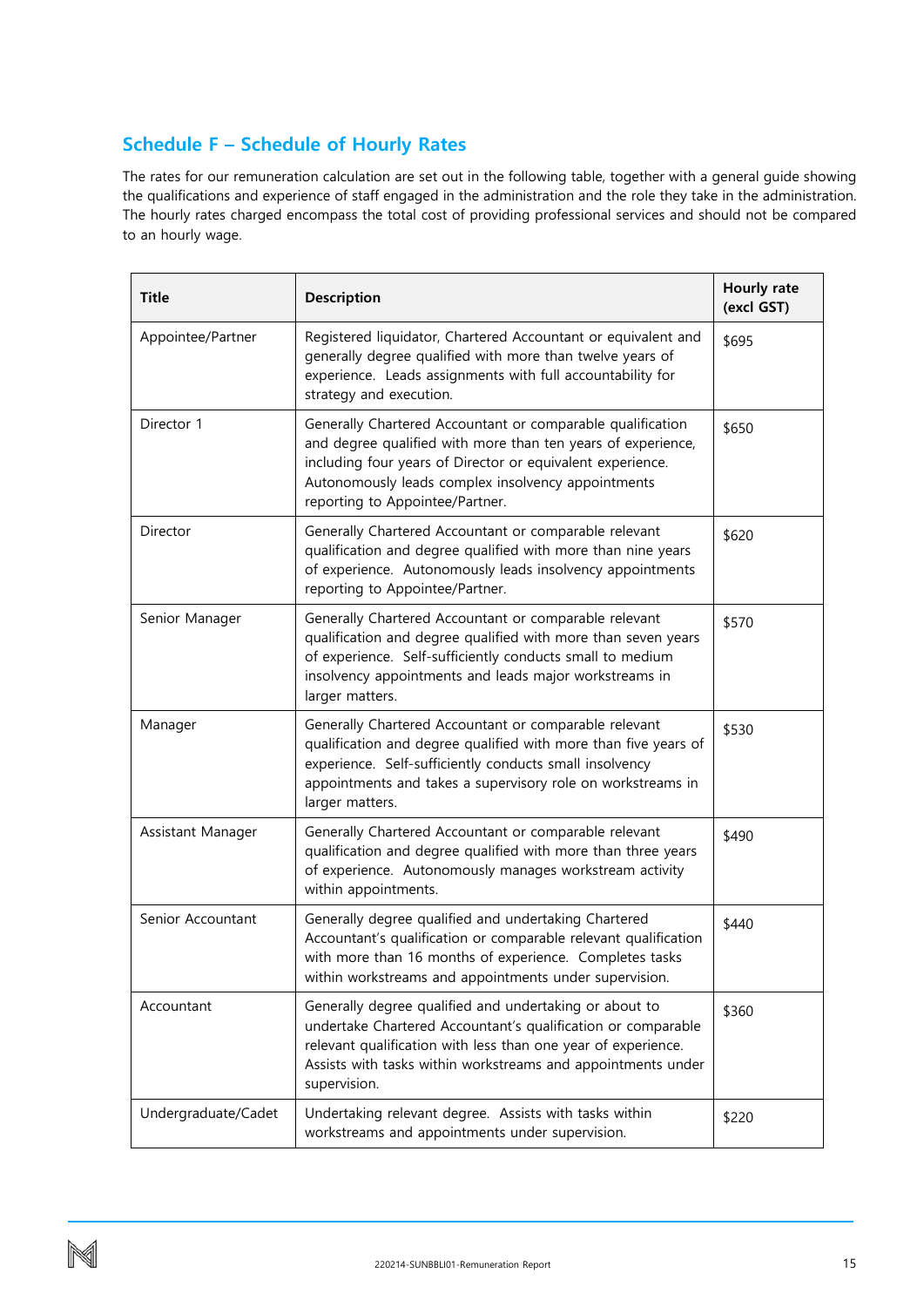| <b>Description</b><br><b>Title</b>                                                                                                                                                                                                                                                                                               |                                                                                                                                                                                                                                        | Hourly rate<br>(excl GST) |
|----------------------------------------------------------------------------------------------------------------------------------------------------------------------------------------------------------------------------------------------------------------------------------------------------------------------------------|----------------------------------------------------------------------------------------------------------------------------------------------------------------------------------------------------------------------------------------|---------------------------|
| <b>Practice Services</b><br>Director                                                                                                                                                                                                                                                                                             | National Practice Service leaders, generally degree qualified<br>with more than ten years of experience and reporting directly<br>to partners. Technical experts in their specific areas and have<br>team management responsibilities. | \$720                     |
| Appropriately experienced and undertakes senior Treasury<br>Senior Treasury staff<br>activities such as oversight of the processing of payment of<br>receipts and banking administration. May be responsible for<br>day to day management of projects or operations and may<br>have supervisory responsibility for junior staff. |                                                                                                                                                                                                                                        | \$480                     |
| Senior Client<br>Appropriately experienced and undertakes senior level<br>administrative support activities or Treasury activities. May be<br>Administration and<br>responsible for day to day management of projects or<br>Treasury<br>operations and may have supervisory responsibility for junior<br>staff.                  |                                                                                                                                                                                                                                        | \$380                     |
| Administration<br>Appropriately experienced and undertakes support activities<br>such as meeting coordination and preparation of materials<br>where it is efficient and appropriate to do so.                                                                                                                                    |                                                                                                                                                                                                                                        | \$210                     |

McGrathNicol reviews its hourly rates on either 31 December or 30 June. Creditors will be advised of any change to the hourly rates for this external administration.